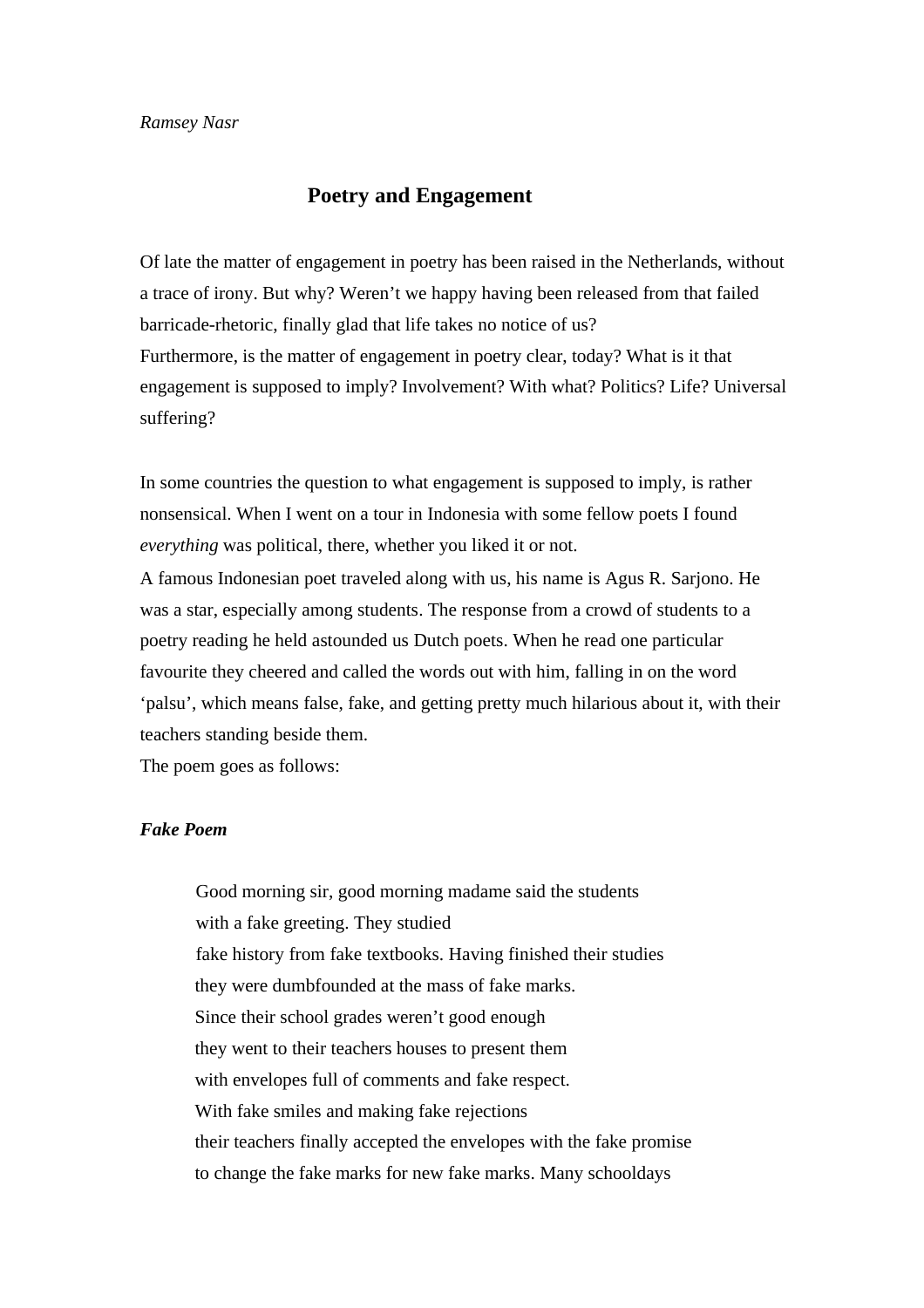later they became fake economists, fake lawyers, fake farmers, fake engineers. Some of them became fake teachers, scientists or artists. They plunged eagerly into the middle of fake development with fake economy as fake leaders. They witnessed the hectic fake trade with fake export and fake import which provided various goods of fake quality. And fake banks full enthusiasm offered fake bonuses and fake gifts, but at the same time with fake permits and fake letters secretly asked for loans from the national bank, run by fake high officials. The public did business with fake money supported by fake foreign exchange. Therefore the foreign currencies, stimulated by fake rates caused everybody to panic and end in a crisis which made the fake government crash into a fake fate. And fake people cried out their fake joy and discussed fake ideas during fake seminars and talk shows welcomed loudly the start of a democracy fluttering and fake.

Such moments as that one – spun by the reading of this poem – are rare in poetry and in art in general. They are almost entirely brought about by the workings of engagement, involvement. But – by who's involvement? That of the poet, the audience, or both?

Reading reports on premieres of musical pieces by the composer Shostakovich one gets some pretty bizarre impressions. While the audience sat weeping after the end of the performance of his 14th symphony, the Kremlin stateofficials marched out of the concerthall, enraged. Because of a symphony.

Can a symphony be engaged? And has the 14th symphony – or the 7th or the 8th - lost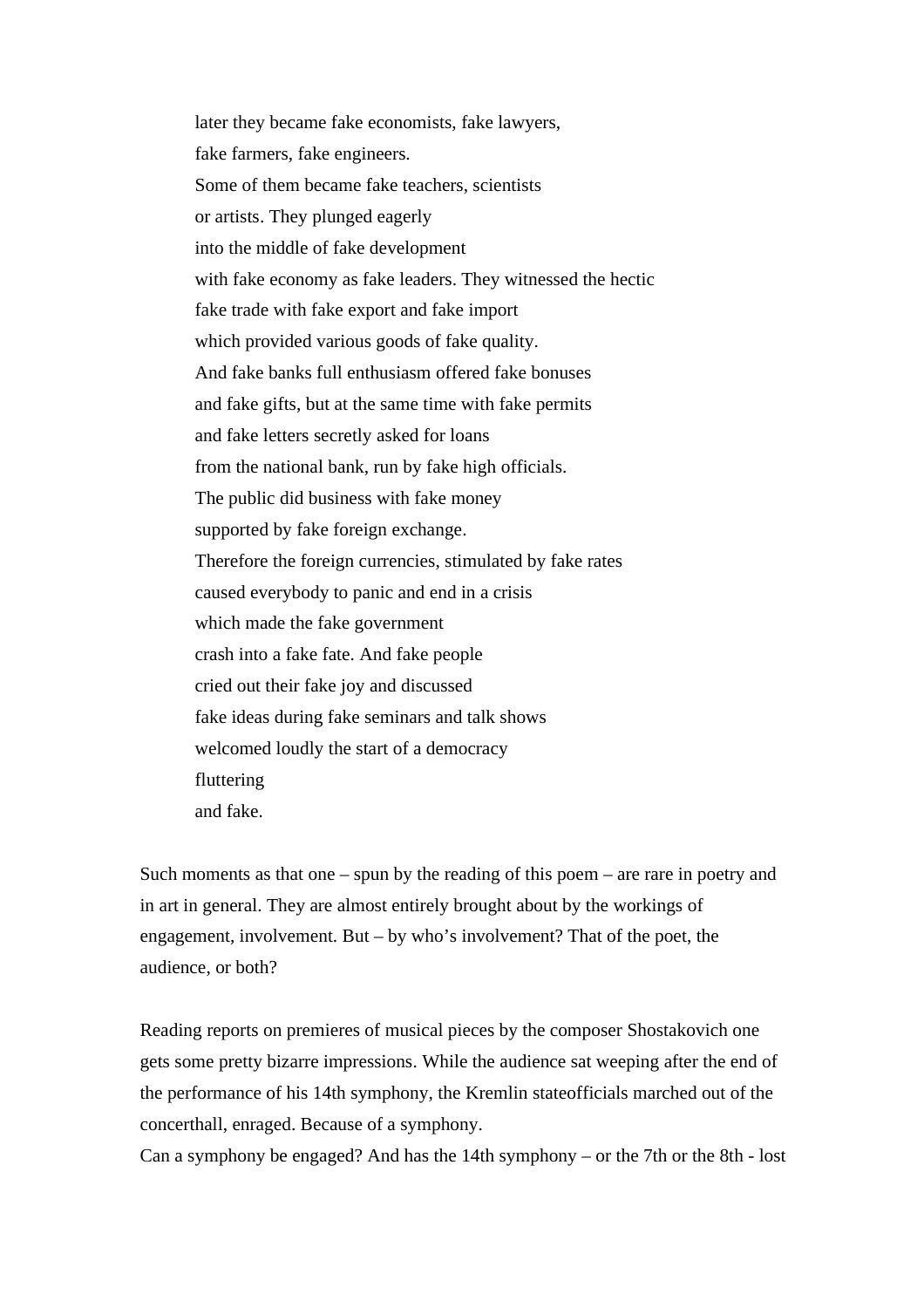its validity after the fall of Communism? Is she out-of-date? I don't think so, she's even my favourite.

Is Shostakovich' 14th, obsessively dealing with death, friendship and ill-fated love, engaged? Without a doubt. But not a word about Stalin. It's neither just a pamphlet. For that it held too few solutions (exactly none). This is also what the Catholic dissident Solsjenitzyn would blame the composer for. It shows that engagement – like in Shostakovich' music – does not reflect the hopeful strive for progress and fulfillment. Engagement is not the same as the naive belief in, and fight for, 'the cause'.

But then, what is it?

To complicate matters some more: engagement is not per definition intentional. In 1995 I graduated from drama school with a monologue called "De doorspeler". An English-Arabic version of it, "The Wannaplay", was performed in Palestine and Jordan. The piece itself was a collage of sketches, love poems, cheezy jokes, cabaret, and theatre. It dealt with the fragmentation, about a confused boy who can no longer handle the overload of newsflash information, flips out, and finally blames his ex-love for all the misery. A classical, or rather, post-modern psychiatrical case. The impossibility to focus in a fragmented world.

That explanation did not hold in Bethlehem, Ramallah, East-Jerusalem and Amman. For the audience there, everything was about Palestine and Israel. All the pieces came together in that one focal point, that single theme that mattered, which cast its shadow over every day and every action.

It shocked me at first. They completely misunderstood the piece. For instance: the poem "The Lovers" is really quite trite: about a relationship breaking-up. It's about a woman who wants peace, and –to keep her husband from hurting – gradually cuts off all his senses, till he merely stands before her, lifeless as a bust, and she can rest. Gruesome – but trite. For the Arabic audience though it was completely clear what kind of poem they had been hearing: what it was about was the strangling embrace of two peoples. It was a political poem. But they didn't just misunderstand the poem, and consequently the whole piece, but they were all in tears about it. Crying men came to shake my hand after the end of the monologue. I wasn't sure how to take to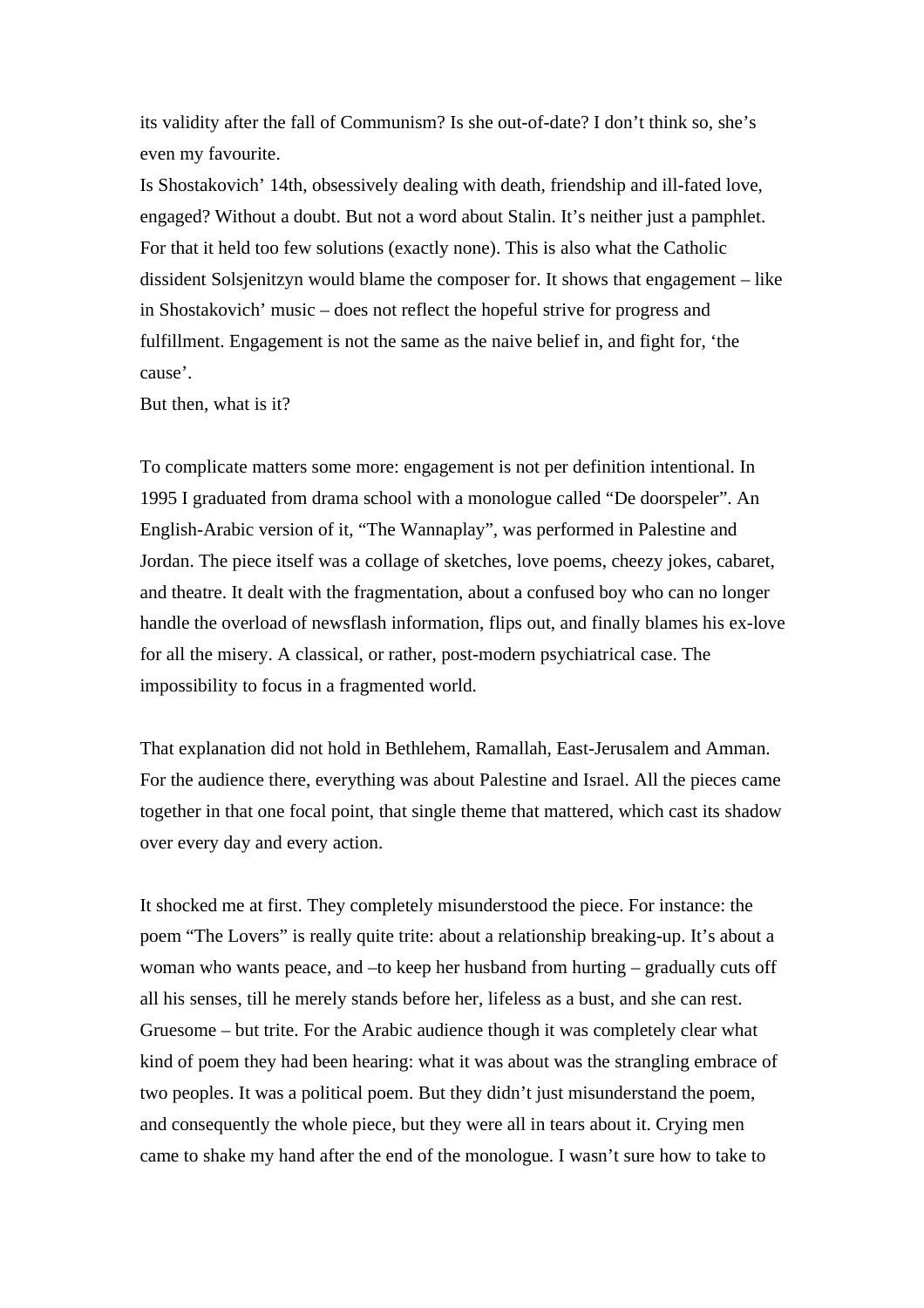these emotional responses.

After the performance in Amman the Dutch ambassador walked into the dressingroom in a slight panic. She said: "I want you to meet someone. This is my driver. I don't really know what I should do. Watching your play he was suddenly crying. Now, I never really speak with him, I merely sit next to him during rides. And now I'm slightly shocked."

The man was a Palestinian. He seemed to have experienced something rather extraordinary.

Meanwhile the questions grew in my head, whether it's the artist himself who decides what his work is about. Whether the artist is also his, or her, own exegist.

Perhaps you are thinking: A fellow tremendously glad with himself, that Ramsey Nasr. If that is so, I haven't made my point clearly. What I'm trying to say is that *besides the artist*, the reader, or the viewer or listener, can actively seek engagement. It had become clear to me that a love poem can be a political poem. From that time on, I have been reading my own love poems from a different viewpoint, more so since I found out that modern Palestinian poetry is ridden with love poems; they are love-letters to a landscape, biblical poetry. While their country is being broken-up the Palestinians write love poems.

In many cases, and contrary to what many believe, engagement does not emerge from the urge to "be political", but from circumstances in which politics control life. Life engenders engagement, also for those who would go around it, as in the following poem from the Palestinian poet Nasri Hajjaj:

## *One Golden Honey Fig*

Every morning, while the refugee camp is fast asleep, I wake up at dawn. Before I visit the toilet or bathe, I take off my night clothes and in my memory stand naked by the fig tree outside my grandmother's room. I bathe myself in the greenness of its leaves and dry my body with the golden yellow of its fruit. Then I glare at a honey fig until it falls into my hand. I cut it in two: one half I eat and the other I offer to it, my memory, that it may stop haunting me.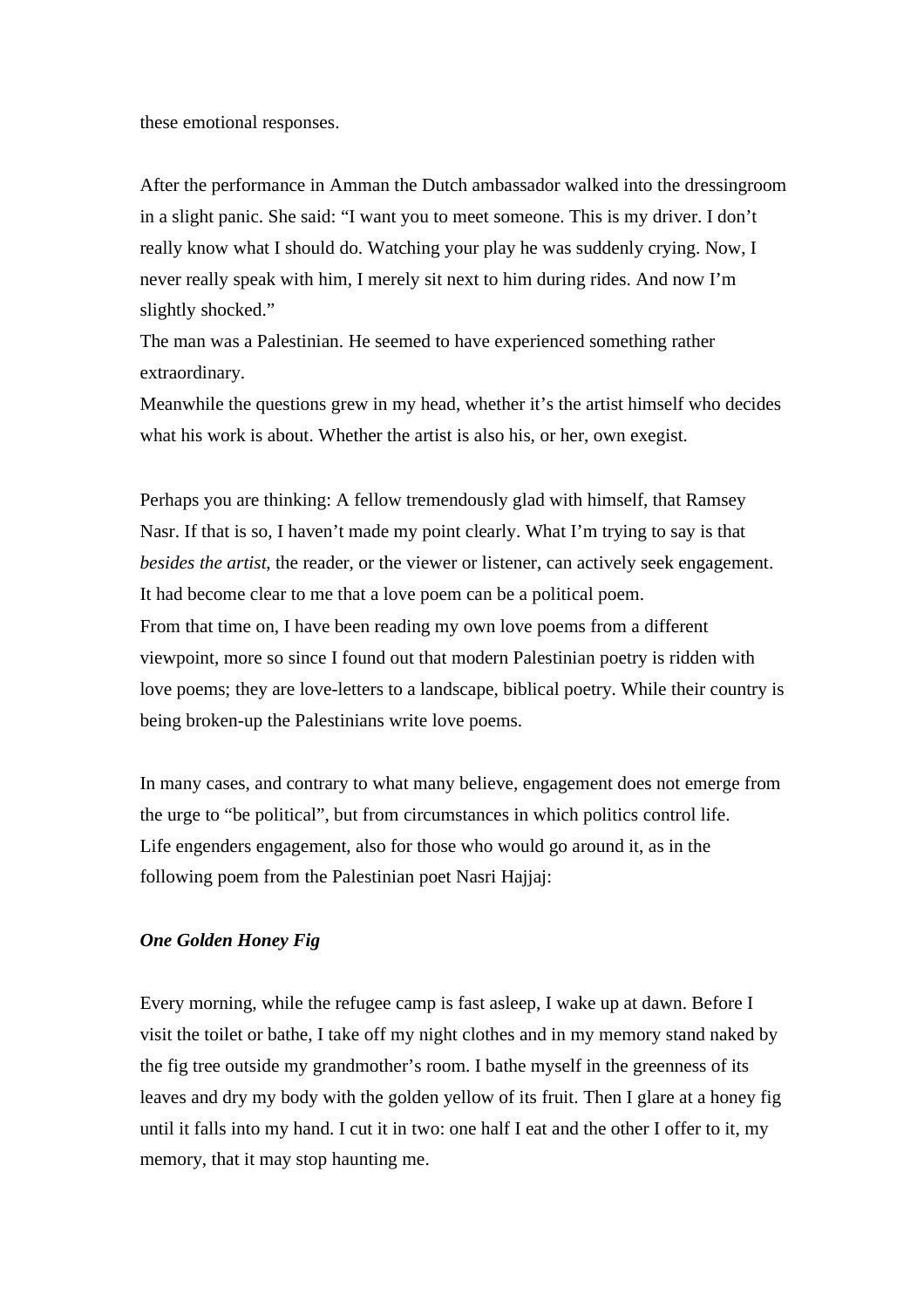And another example, a poem by a Palestinian named Mourid al-Barghouti:

## *It's also fine*

It's also fine to die in our beds on a clean pillow and among our friends.

It's fine to die, once, our hands crossed on our chests empty and pale with no scratches, no chains, no banners, and no petitions.

It's fine to have an undustful death, no holes in our shirts, and no evidence in our ribs.

It's fine to die with a white pillow, not the pavement, under our cheeks, our hands resting in those of our loved ones surrounded by desperate doctors and nurses, with nothing left butt a graceful farewell, paying no attention to history, leaving this world as it is, hoping that, someday, someone else will change it.

After touring Indonesia or the Middle-East, one cannot but recognize that postmodern art has become a luxury. After having experienced the horrors of the Second World